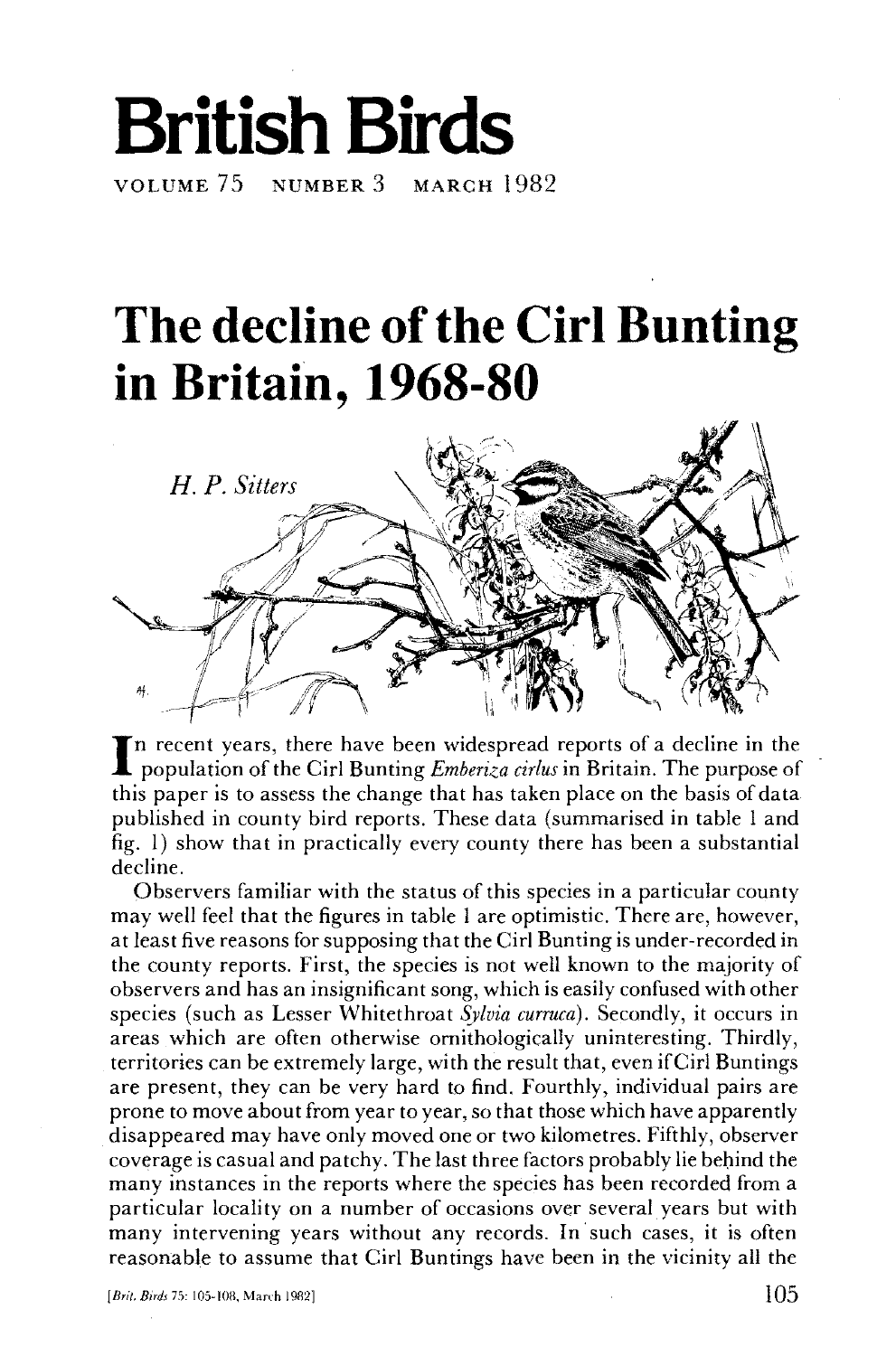time. Thus, an analysis of county report data in relation to this species requires a certain amount of interpretation. The figures contained in table 1 are, therefore, my best estimate of the population in the light of the factors involved.

|                    | during 1968-80, based on county bird report data |             |          |           |  |
|--------------------|--------------------------------------------------|-------------|----------|-----------|--|
|                    | 1968-72                                          | 1973-76     | 1977-80  | 1980 only |  |
| Norfolk.           |                                                  |             |          |           |  |
| Kent               |                                                  |             |          |           |  |
| Essex              | $2 - 4$                                          | $\theta$    | $0 - 1$  | $\langle$ |  |
| Gwent              |                                                  |             |          |           |  |
| Hertfordshire      |                                                  |             |          |           |  |
| <b>East Sussex</b> | $16-20$                                          | $10-15$     | 4-8      | $1-3$     |  |
| <b>West Sussex</b> | $8-10$                                           | $3 - 5$     | $1-2$    | $0 - 1$   |  |
| Surrey             | $2 - 6$                                          | $1-3$       | $2 - 3$  | $2 - 3$   |  |
| Cambridgeshire     | $\theta$                                         | $\theta$    |          | $\theta$  |  |
| Buckinghamshire    | $6 - 12$                                         | $6 - 12$    | $3-4$    | $1-2$     |  |
| <b>Berkshire</b>   | $2-3$                                            | $2 - 3$     | $\theta$ | $\theta$  |  |
| Oxfordshire        | $2 - 4$                                          | $2 - 4$     | $2 - 3$  | $0-1$     |  |
| West Midlands      | $2 - 5$                                          |             |          | $\theta$  |  |
| Avon               | $2 - 3$                                          | $2 - 3$     | $1-2$    | $0 - 1$   |  |
| Hampshire          | $7 - 14$                                         | $3-6$       | $3-4$    | $3-4$     |  |
| Wiltshire          | $1-2$                                            | $1-2$       | $2 - 3$  | $0 - 1$   |  |
| Somerset           | 30-40                                            | 18-23       | 16-21    | $10 - 14$ |  |
| Dorset             | $8 - 12$                                         | $2 - 3$     | $2 - 3$  | $1-2$     |  |
| Cornwall           | 20-30                                            | $15-18$     | 8-10     | 6.8       |  |
|                    | $108 - 165$                                      | 66-98       | 46-66    | 24-40     |  |
| Devon              | э                                                | $140 - 150$ | ρ        | 5         |  |

|                                                  |  | Table 1. Estimated number of pairs of Cirl Buntings $Emberiza$ cirlus in each county |  |  |  |  |  |  |  |  |  |  |  |
|--------------------------------------------------|--|--------------------------------------------------------------------------------------|--|--|--|--|--|--|--|--|--|--|--|
| during 1968-80, based on county bird report data |  |                                                                                      |  |  |  |  |  |  |  |  |  |  |  |

206-248

The figures show that, outside Devon, the last decade has seen the population reduced by about 60%, with significant numbers remaining only in Cornwall and Somerset. The chances for the survival of the remnant population in other counties must now be regarded as very low indeed.

The current situation in Devon is less clear than that for other counties. The Cirl Bunting population is so relatively large and widespread in Devon that a special survey is necessary to obtain an accurate figure. The most recent such survey (Sitters 1975) located 106 pairs in 1973 and 136 pairs in 1974. It is not possible to make a direct comparison between the state of the population in Devon in 1973-74 and in more recent years because no such detailed survey has been repeated. The number of breeding-season records submitted for the *Devon Bird Report* has, however, not declined (there were 44 in 1980), and experienced observers consider that the population has remained fairly stable. On the assumption that this is correct, the total British population in 1980 is unlikely to have been more than 200 pairs, and may well have been as low as 130 pairs. With such small numbers, there is real concern for the future. For this reason, the Rare Breeding Birds Panel has recently added Cirl Bunting to the list of species it considers, and the BTO has launched a census during summer 1982 (see page 139).

In the course of the fieldwork for *The Atlas* during 1968-72, Cirl Buntings were found in 174 10-km squares (Sharrock 1976). This, however, is the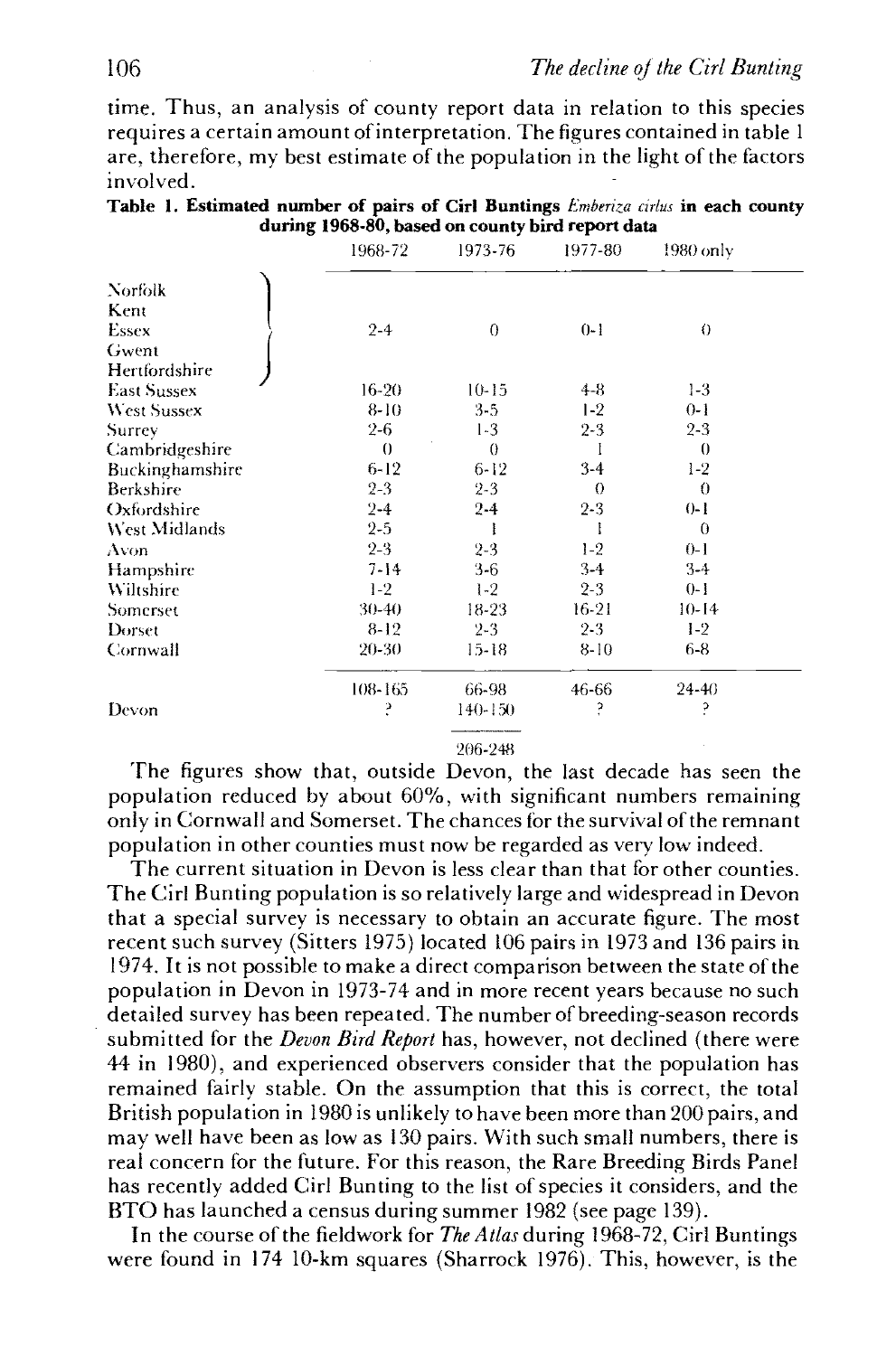### *The decline of the Cirl Bunting* 107

cumulative total of five years of fieldwork, and there are many instances of *Atlas* registrations which clearly relate to birds which appeared in only one or two years. Sharrock suggested that the total British population during 1968-72 was in the range of 350-700 pairs. In view of the figures mentioned above, I consider that this was optimistic and that, at the time, the population was more likely to have been about 250-300 pairs.

The Cirl Bunting may not have colonised southern England until the end of the 18th century: it is not mentioned in the literature before Montagu found the species around Kingsbridge in 1800. During the 19th and earlypart of the present century, the range extended north to the Midlands and Wales, with occasional breeding records as far as Yorkshire and Cumberland. Since the 1920s, the breeding range has contracted southwards, and in the last 20-30 years there has also been a considerable reduction in the Cirl Bunting population of many southern counties. A southwards shift of the population has also been noted in France and Belgium since 1930 (Yeatman 1976).

The Cirl Bunting is principally a Mediterranean species and is sometimes regarded as the Mediterranean replacement of the Yellowhammer *E. citrinella.* There are occasional references in the literature to interaction between the two species, which may amount to competition. There is. however, no evidence that, in Britain, the presence of Yellowhammers is in any way detrimental to Cirl Buntings.

The Cirl Bunting reaches the northern limit of its distribution in southern England, and it is not unreasonable to suppose that the main reason for its fluctuation over the past two centuries is climatic.

The major proportion of the British population, perhaps 100 pairs, is now concentrated along the coastal strip between Prawle Point and Exeter (fig. 1). It is surely significant that this is generally an area of warm